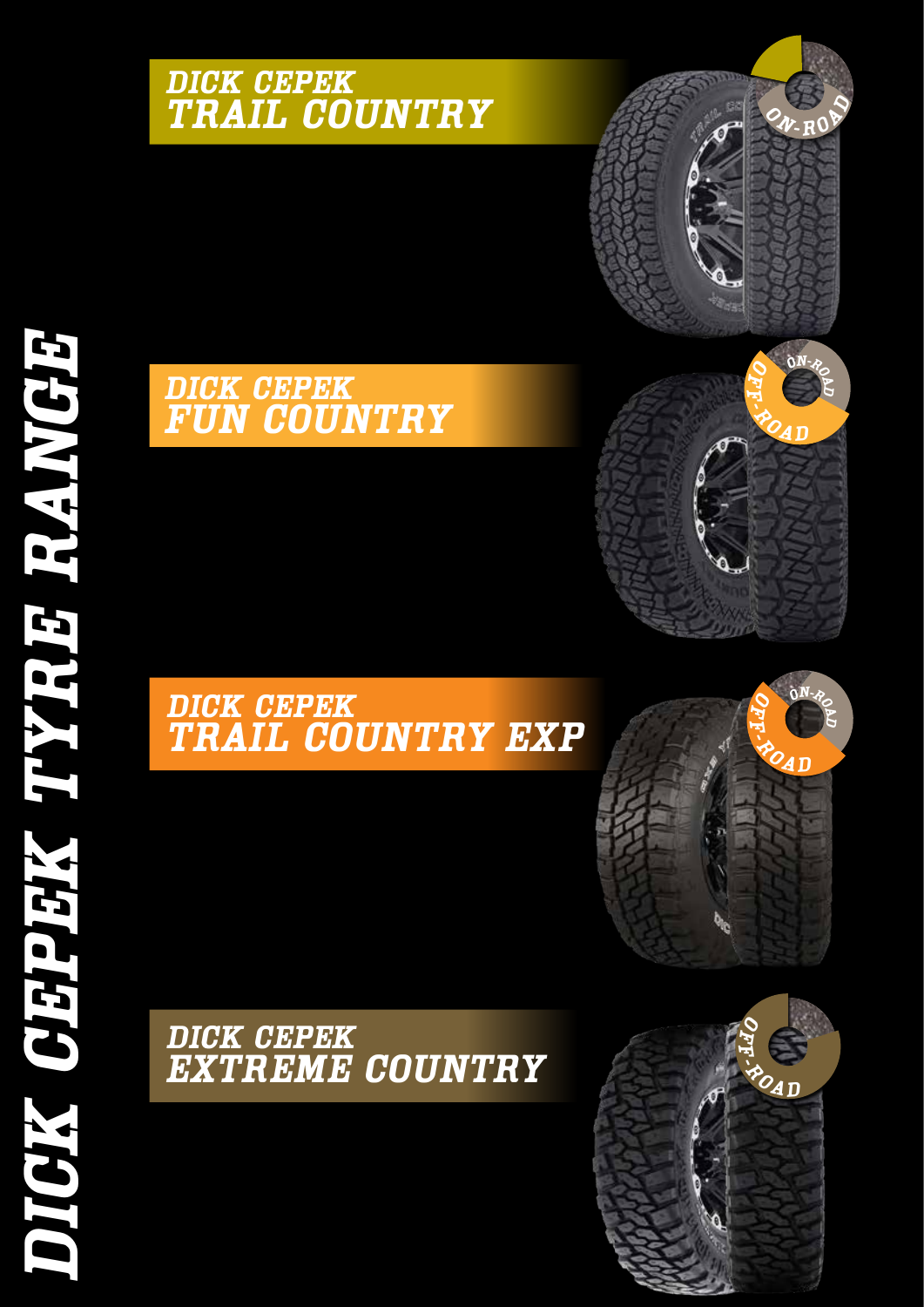# *DICK CEPEK TYRE RANGE*

## *DICK CEPEK TRAIL COUNTRY*



STEPPED SHOULDER GROOVES For better grip and more stability.



MULTI-DRAFT GROOVES For maximum self-cleaning.



OPEN TREAD DESIGN With longitudinal grooves that aid self-cleaning.



INTERNAL FULL DEPTH SIPING Gives more grip on worn tyres and improves wear by less chipping and tearing.

 $O_{N}$  *R***A**  $\theta$   $\theta$ 



ROUND SHOULDER EDGES Means a more comfortable ride and less tracking helping to reduce fatigue over long distances.

| <b>ITEM</b> | <b>TYRE SIZE</b> | <b>LOAD</b><br><b>RATING</b> | <b>SPEED</b><br><b>RATING</b> | <b>OD</b><br>(MM) | <b>TREAD</b><br><b>DEPTH</b><br>(MM) |
|-------------|------------------|------------------------------|-------------------------------|-------------------|--------------------------------------|
| 90000002031 | LT265/70R16      | 121 <sub>R</sub>             | R                             | 777               | 11.7                                 |
| 90000002041 | 255/65R17        | 110                          | т                             | 763               | 9.3                                  |
| 90000002043 | 265/65R17        | 112                          | т                             | 777               | 9.3                                  |
| 90000002042 | 265/60R18        | 110                          | т                             | 775               | 9.3                                  |
| 90000002044 | 265/65R18        | 114                          | т                             | 800               | 9.3                                  |
|             |                  |                              |                               |                   |                                      |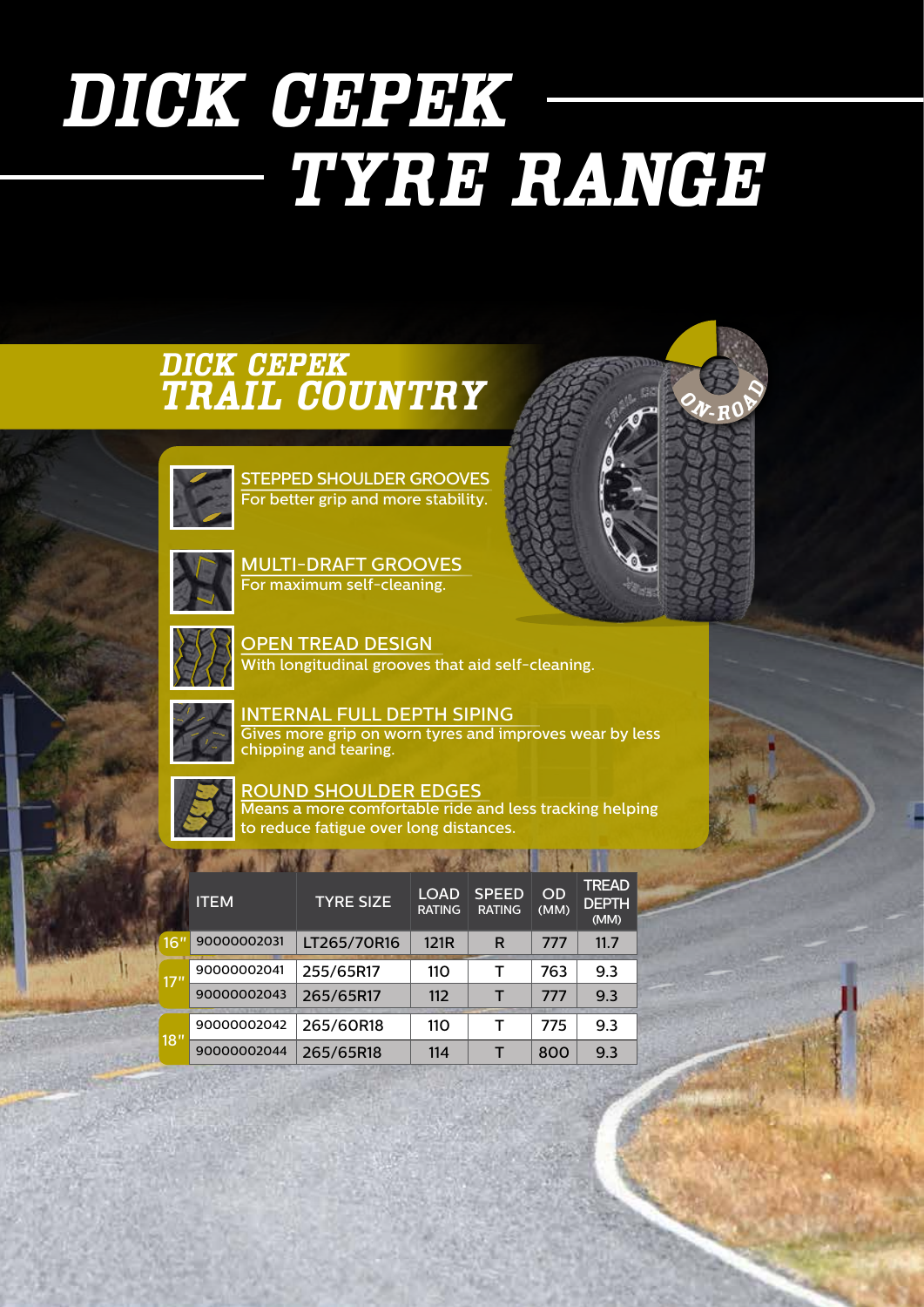## *DICK CEPEK FUN COUNTRY*



#### ANGLED 3-PLY SIDEWALLS Provides better hendling, increased puncture resistance in the sidewall.



#### OFFSET SIDEWALL TREAD WITH SIPES

Reduces lug tearing by taking pressure across the sidewall instead of just the lug. Sipes provide grip on slippery surfaces such as wet rocks.



#### 360° SCALLOPED RIB

Provides additional off-road traction and reduces lug tearing by spreading the traction further down the sidewall.

*<sup>O</sup>N-ROAD*

*O F F*

*- <sup>R</sup> <sup>O</sup> <sup>A</sup> <sup>D</sup>*



#### NOTCHED SHOULDER EDGES

Improves off-road traction and reduces lug tearing with alternating notched segments.



### OFFSET CIRCUMFERENTIAL GROOVES

Provides excellent off-road traction and increased water dispersion on bitumen.



#### LARGE SURFACE TREAD ELEMENTS

Provides positive grip and even wear for on and off-road performance.



#### WIDE STEPPED GROOVES

Provides excellent off-road traction with amazing cleaning abilities.

|             | <b>ITEM</b> | <b>TYRE SIZE</b> | <b>LOAD</b><br><b>RATING</b> | <b>SPEED</b><br><b>RATING</b> | OD<br>(MM) | <b>TREAD</b><br><b>DEPTH</b><br>(MM) |
|-------------|-------------|------------------|------------------------------|-------------------------------|------------|--------------------------------------|
| 16"         | 90000001953 | LT265/75R16      | 123/120                      | O                             | 812        | 14.7                                 |
|             | 90000001954 | LT285/75R16      | 126                          | O                             | 835        | 14.7                                 |
|             | 90000001955 | LT305/70R16      | 124                          | Q                             | 840        | 14.7                                 |
|             | 90000001956 | LT315/75R16      | 127                          | Q                             | 876        | 14.7                                 |
|             |             |                  |                              |                               |            |                                      |
|             | 90000001959 | LT305/65R17      | 121                          | O                             | 828        | 14.7                                 |
| 17"         | 90000001957 | LT265/70R17      | 121                          | Q                             | 804        | 14.7                                 |
|             | 90000001958 | LT285/70R17      | 121                          | Q                             | 838        | 14.7                                 |
|             | 90000001960 | LT315/70R17      | 121                          | O                             | 878        | 14.7                                 |
|             | 90000001962 | LT275/70R18      | 125                          | Q                             | 840        | 14.7                                 |
| <u> 18"</u> | 90000001963 | LT305/60R18      | 121/118                      | Q                             | 828        | 14.7                                 |
|             | 90000001931 | LT305/70R18      | 126                          | Q                             | 891        | 14.7                                 |
| 20."        | 90000001935 | LT35X12.50R20    | 121                          | Q                             | 883        | 14.7                                 |
|             | 90000001934 | LT275/65R20      | 126/123                      | Q                             | 868        | 14.7                                 |
|             | 90000001932 | LT285/55R20      | 122                          | O                             | 828        | 14.7                                 |
|             | 90000001933 | LT305/55R20      | 121                          | Q                             | 848        | 14.7                                 |
|             | 90000001936 | LT37X12.50R20    | 126                          | P                             | 932        | 14.7                                 |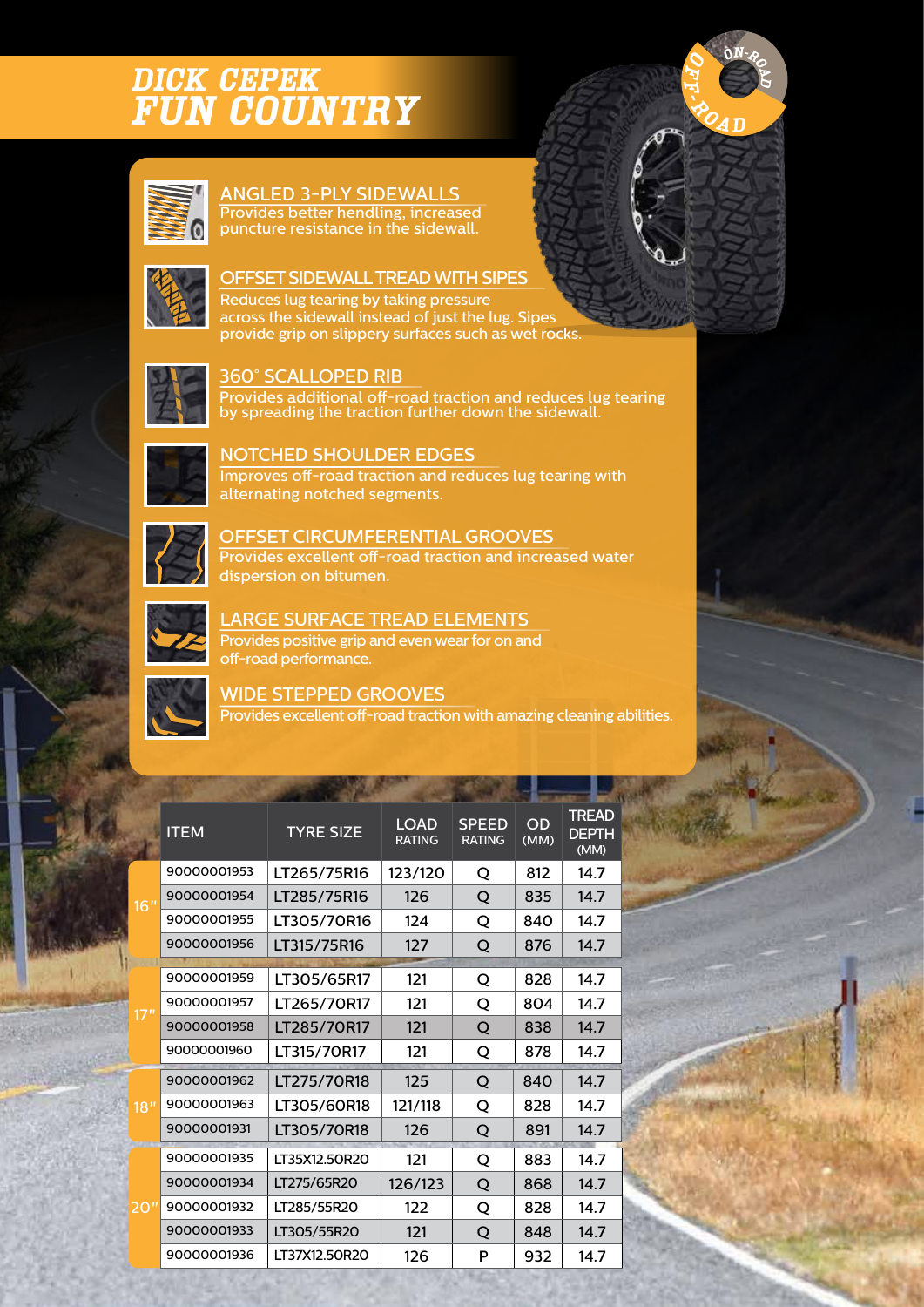## *DICK CEPEK TRAIL COUNTRY EXP*



#### SILICA REINFORCED COMPOUND

Silica reinforced compound for cut and chip resistance and improved wet traction.

#### DEEP TREAD

Large, deep tread elements for excellent on and off road capability and wear.



#### HIGH TENSILE BODY PLY CORD

The high tensile body ply cord enchances sidewall strength with reduced ride harshness and weight.

*<sup>O</sup>N-ROAD*

*O F F*

*- <sup>R</sup> <sup>O</sup> <sup>A</sup> <sup>D</sup>*



#### TREAD SIPES

Squeeze water out from under the tyre which improves grip on sealed wet and greasy roads.

|     | <b>ITEM</b> | <b>TYRE SIZE</b> | <b>LOAD</b><br><b>RATING</b> | <b>SPEED</b><br><b>RATING</b> | OD<br>(MM) | <b>TREAD</b><br><b>DEPTH</b><br>(MM) |
|-----|-------------|------------------|------------------------------|-------------------------------|------------|--------------------------------------|
| 15" | 90000034188 | LT31X10.50R15    | 109                          | Q                             | 782        | 14.7                                 |
|     | 90000034189 | LT33X12.50R15    | 108                          | Q                             | 828        | 14.7                                 |
|     | 90000034230 | LT35X12.50R15    | 113                          | Q                             | 828        | 14.7                                 |
| 16" | 90000034233 | LT305/70R16      | 124/121                      | Q                             | 840        | 14.7                                 |
|     | 90000034231 | LT265/75R16      | 123/120                      | Q                             | 810        | 14.7                                 |
|     | 90000034232 | LT285/75R16      | 126/123                      | Q                             | 838        | 14.7                                 |
|     | 90000034234 | LT315/75R16      | 127/124                      | Q                             | 883        | 14.7                                 |
| 17" | 90000034949 | LT265/65R17      | 121/118                      | Q                             | 774        | 14.7                                 |
|     | 90000034237 | LT305/65R17      | 121/118                      | Q                             | 835        | 14.7                                 |
|     | 90000034235 | LT265/70R17      | 121/118                      | Q                             | 804        | 14.7                                 |
|     | 90000034236 | LT285/70R17      | 121/118                      | Q                             | 840        | 14.7                                 |
|     | 90000034238 | LT295/70R17      | 121/118                      | Q                             | 853        | 14.7                                 |
|     | 90000034239 | LT315/70R17      | 121/118                      | Q                             | 878        | 14.7                                 |
|     | 90000034980 | LT265/60R18      | 119                          | Q                             | 775        | 14.7                                 |
|     | 90000034241 | LT285/65R18      | 125/122                      | Q                             | 838        | 14.7                                 |
| 18" | 90000034240 | LT275/70R18      | 125/122                      | Q                             | 848        | 14.7                                 |
|     | 90000034242 | LT295/70R18      | 129/126                      | Q                             | 873        | 14.7                                 |
|     | 90000034243 | LT305/70R18      | 126/123                      | Q                             | 890        | 14.7                                 |
| 20" | 90000034244 | LT285/55R20      | 122/119                      | Q                             | 828        | 14.7                                 |
|     | 90000034245 | LT305/55R20      | 121/118                      | Q                             | 848        | 14.7                                 |
|     | 90000034246 | LT275/65R20      | 126/123                      | Q                             | 881        | 14.7                                 |
|     | 90000034247 | LT35X12.50R20    | 121                          | Q                             | 883        | 14.7                                 |